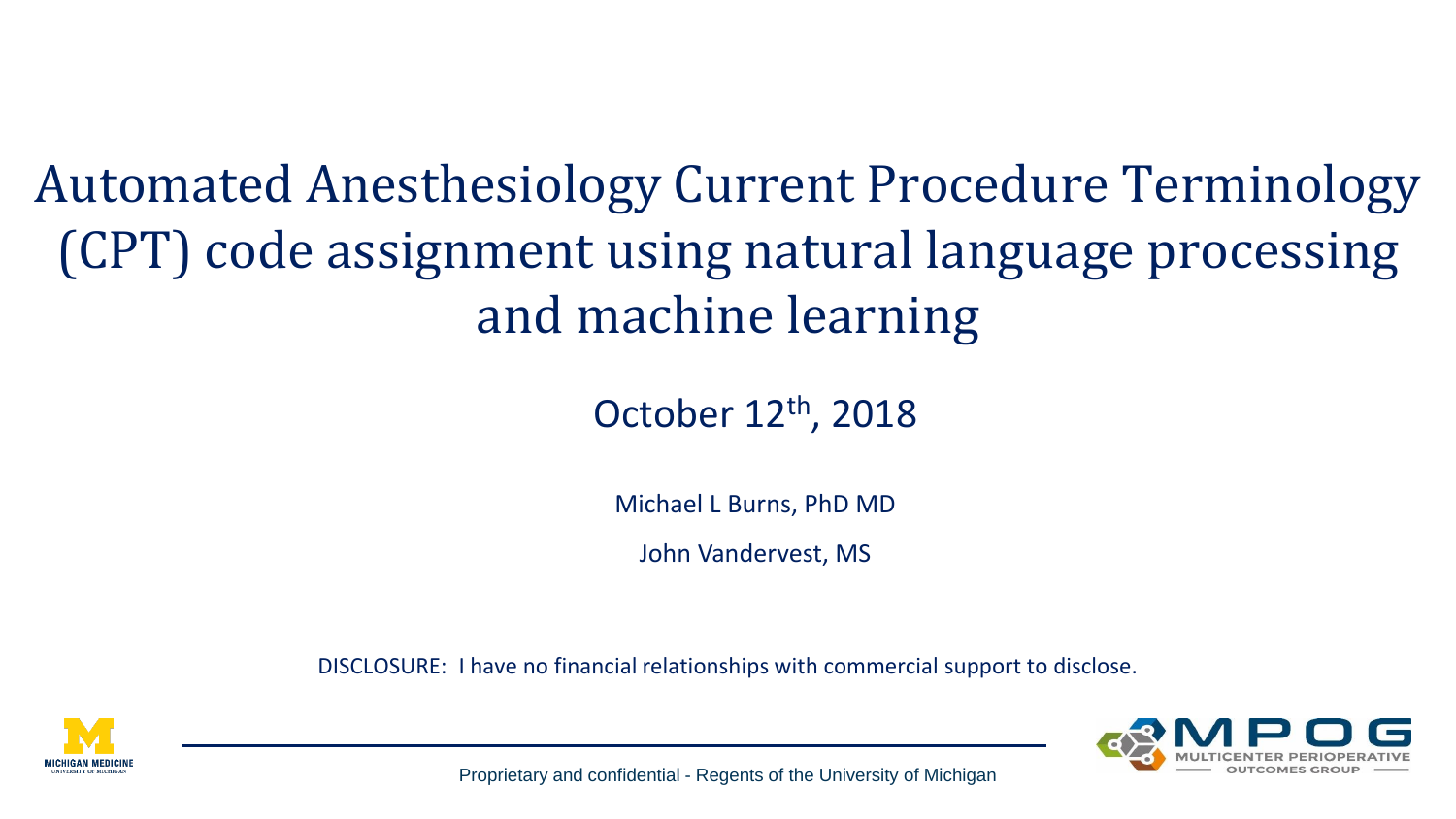## Key MPOG members involved:

- Bo Lu
- Xinyu Tan, PhD
- Sachin Kheterpal, MD MBA
- Leif Saager, MD
- Nirav Shah, MD
- Anik Sinha, MS
- Jay Jeong, MS
- Douglas Colquhoun, MB ChB, MSc, MPH



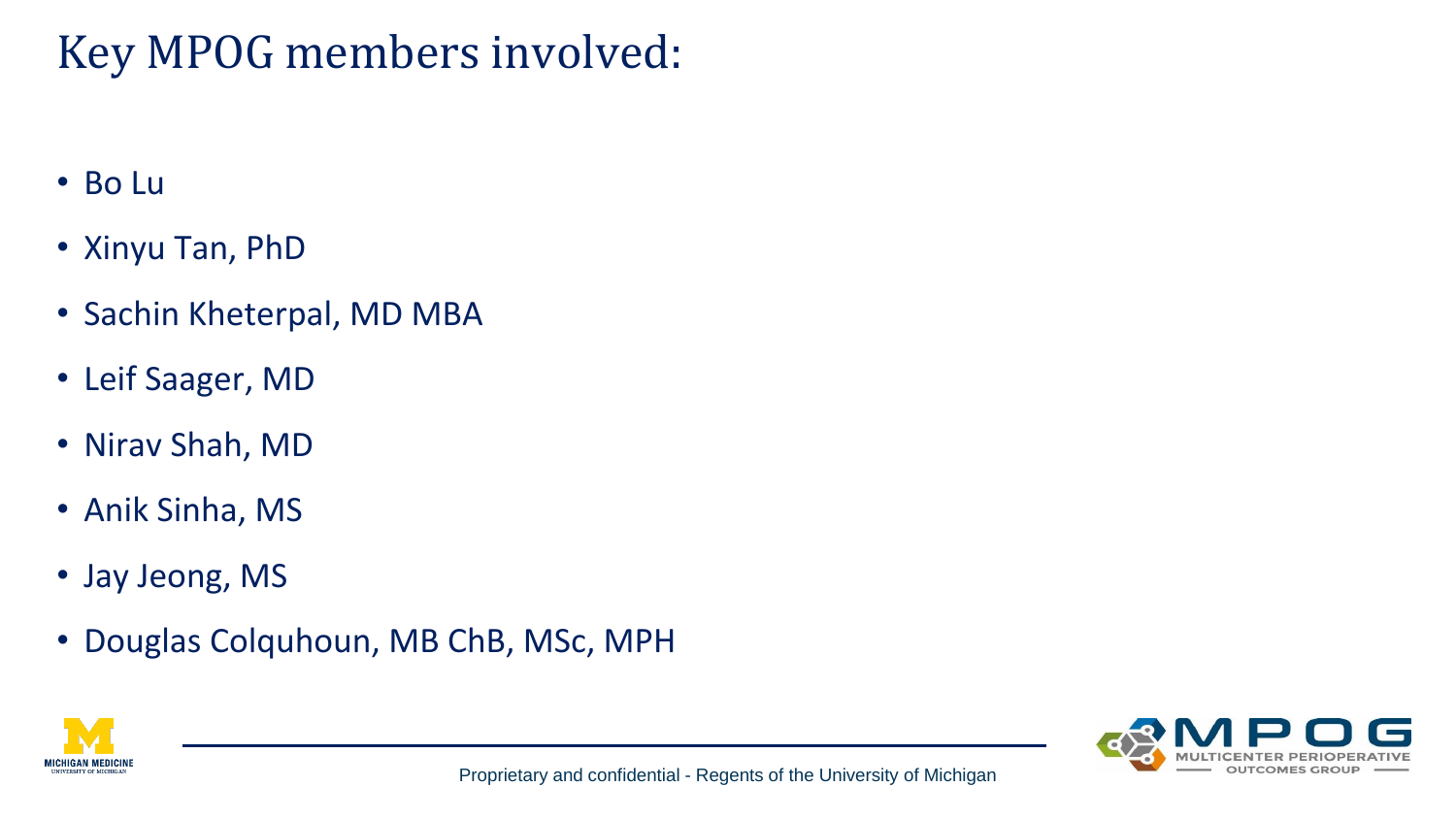## Anesthesiology CPT Project

Problem and Opportunity:

- MPOG uses anesthesia and surgical CPT codes for case organization for research studies
- MPOG uses anesthesia and surgical CPT codes for inclusion and exclusion criteria of its quality measures
	- We receive billing data from institutions **delayed by 1-2 months** from the date we receive their EMR data
	- This creates a problem in delivering research data and quality metrics
	- Opportunity to create a system to assign CPT
- **Results:**
	- **Implemented ML and NLP to create an ensemble model for automated predicting anesthesia CPT codes**
	- **>95% accuracy, covering >60% of the data**
	- **99.1% of cases in the Top 3 CPTs**



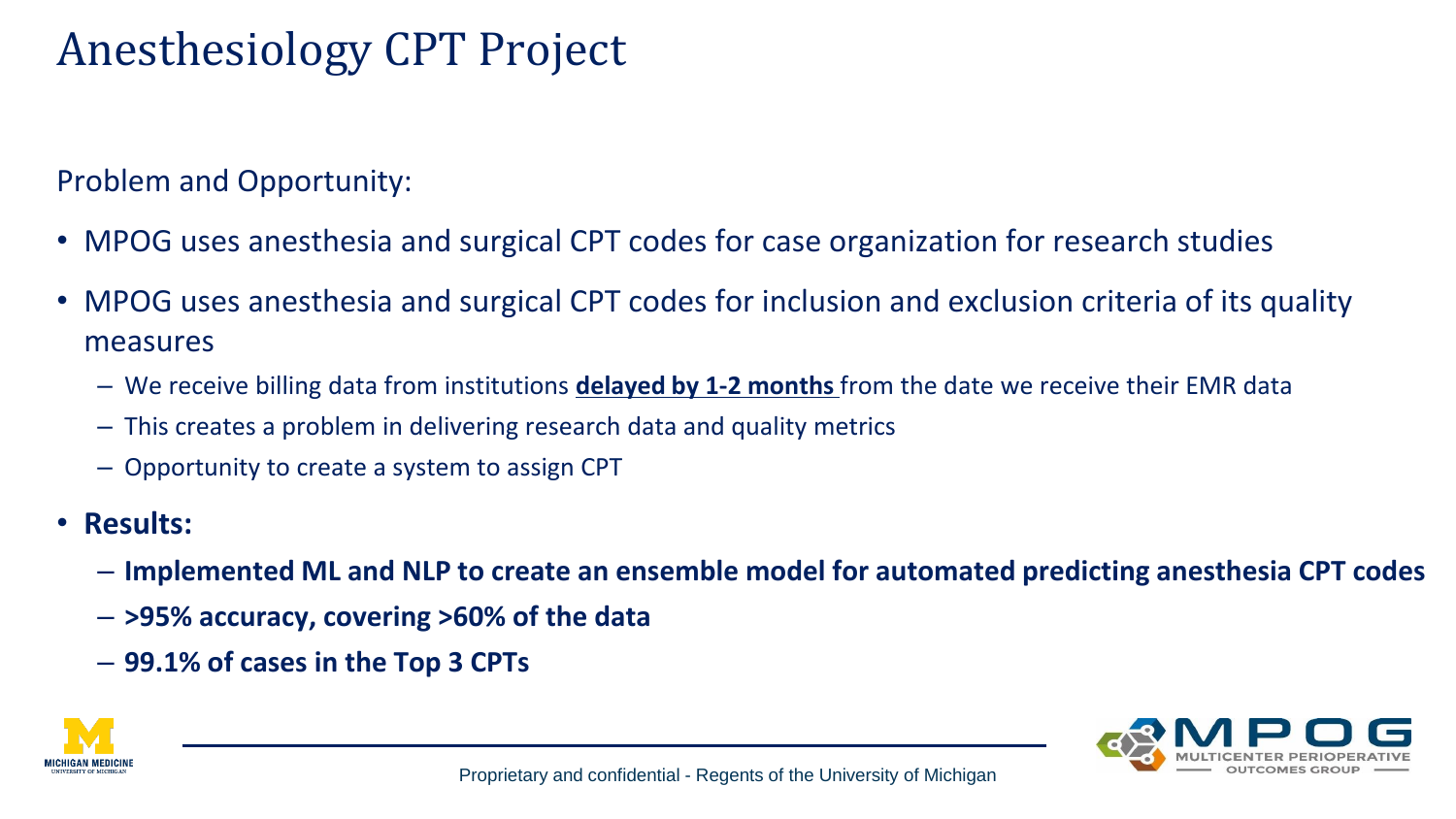# Natural Language Processing (NLP)

- NLP: branch of artificial intelligence that helps computers understand, interpret and manipulate human language.
- Utility: Create variables from procedure text
	- Physiologic, patient, and procedure features including free text
	- spelling correction using edit distance, removal of special characters, word stemming
	- n-grams, term frequency inverse document frequency (tf-idf), word2vec

There was a cat, Felix, running in my yard this morning.



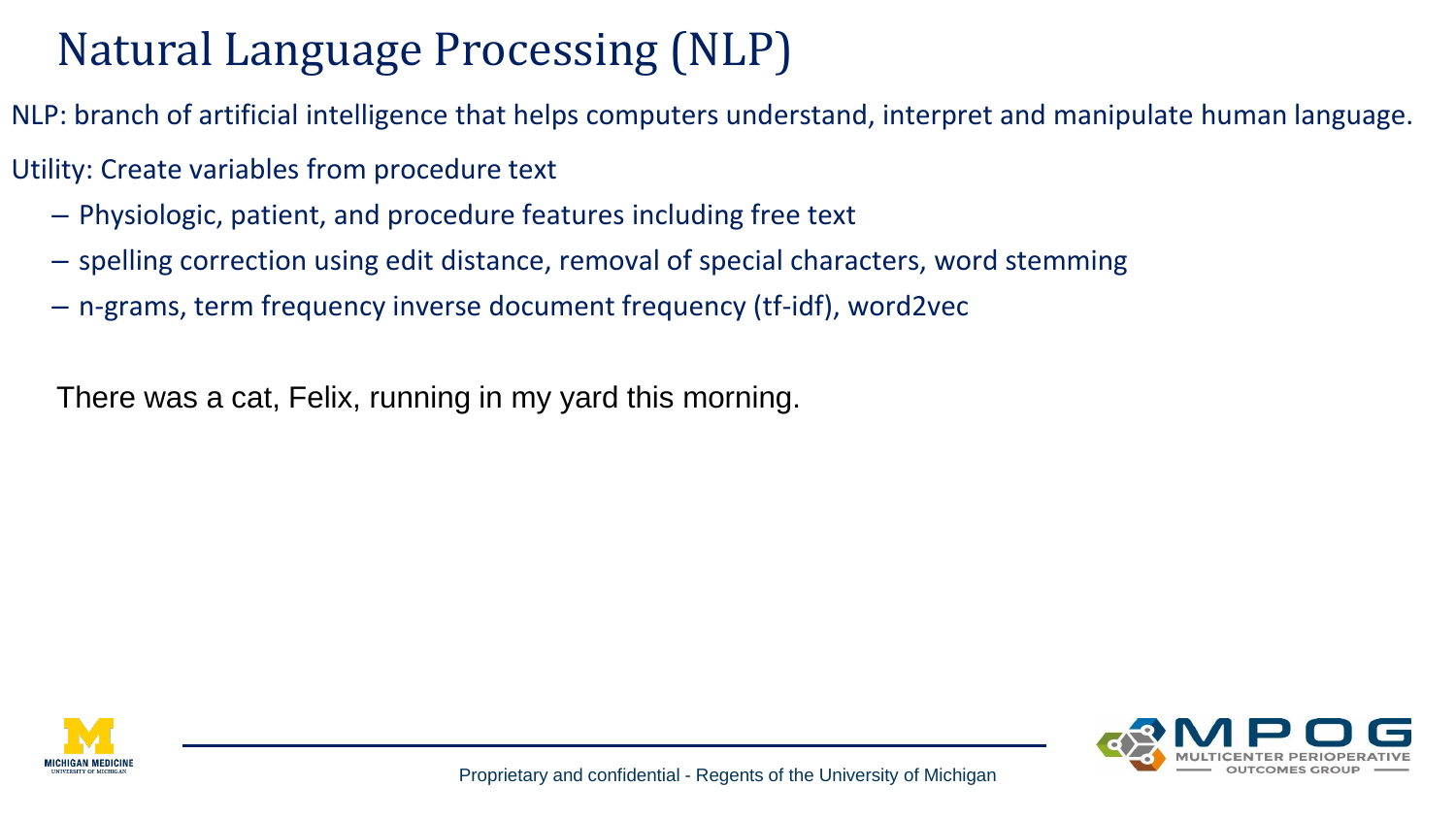# Natural Language Processing (NLP)

- NLP: branch of artificial intelligence that helps computers understand, interpret and manipulate human language.
- Utility: Create variables from procedure text
	- Physiologic, patient, and procedure features including free text
	- spelling correction using edit distance, removal of special characters, word stemming
	- n-grams, term frequency inverse document frequency (tf-idf), word2vec





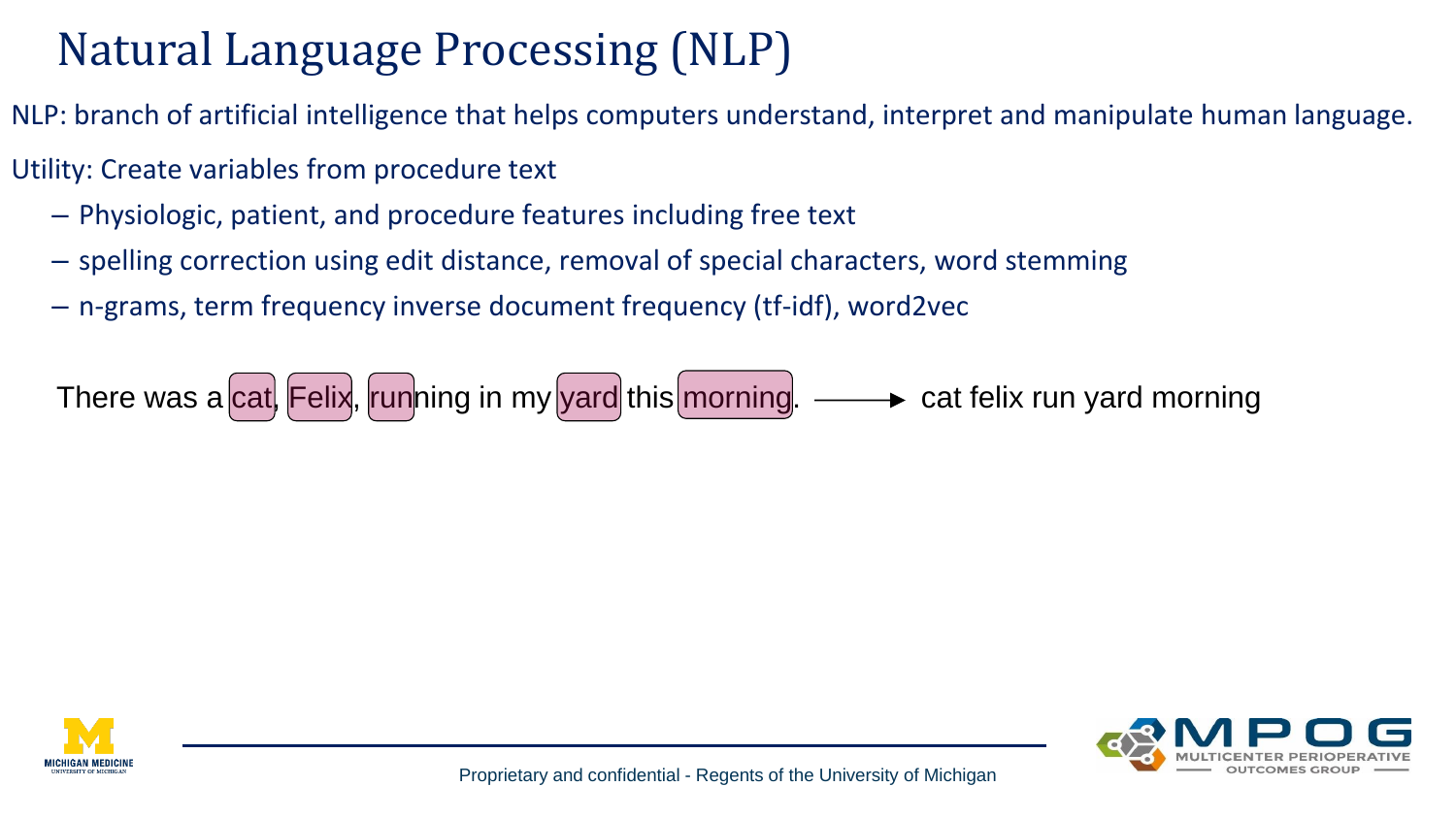# Natural Language Processing (NLP)

NLP: branch of artificial intelligence that helps computers understand, interpret and manipulate human language.

- Utility: Create variables from procedure text
	- Physiologic, patient, and procedure features including free text
	- spelling correction using edit distance, removal of special characters, word stemming
	- n-grams, term frequency inverse document frequency (tf-idf), word2vec





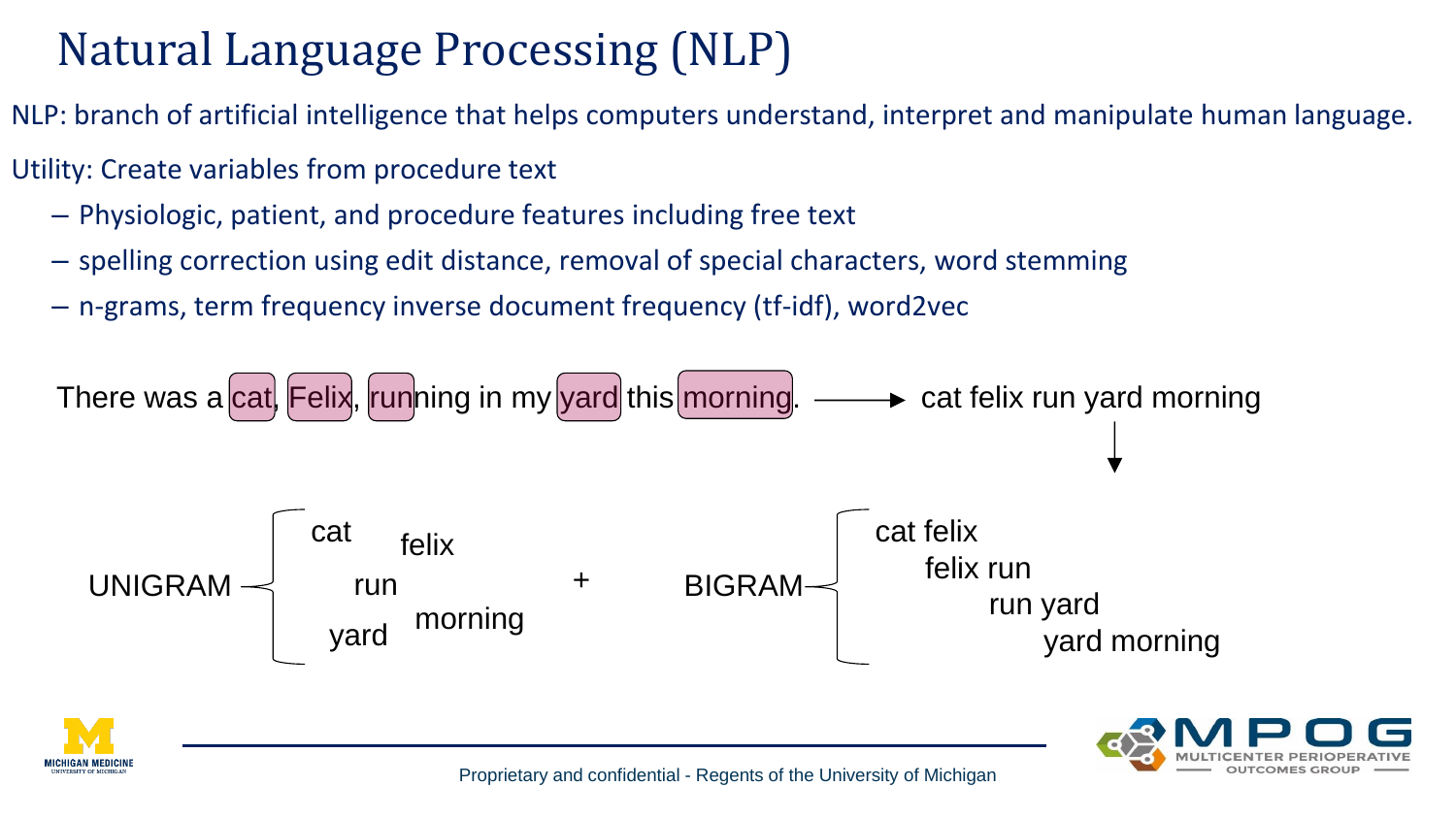Results: Natural Language Processing (NLP)

**Procedure text is sparse**: average word count of approximately 10 words per case.

The **vocabulary size** across all cases: 25098 unique words.

Most individual words were **rare**, occurring in less than 10 cases across both datasets, accounting for 19159 or 76.3% of the vocabulary size.

36,356 cases were identified as **missing procedure text**, representing 0.1% of the data

8353 unique **medical misspellings** or 33.3% of the vocabulary size, 21.3% of all cases contained at least one medical misspelling that was corrected



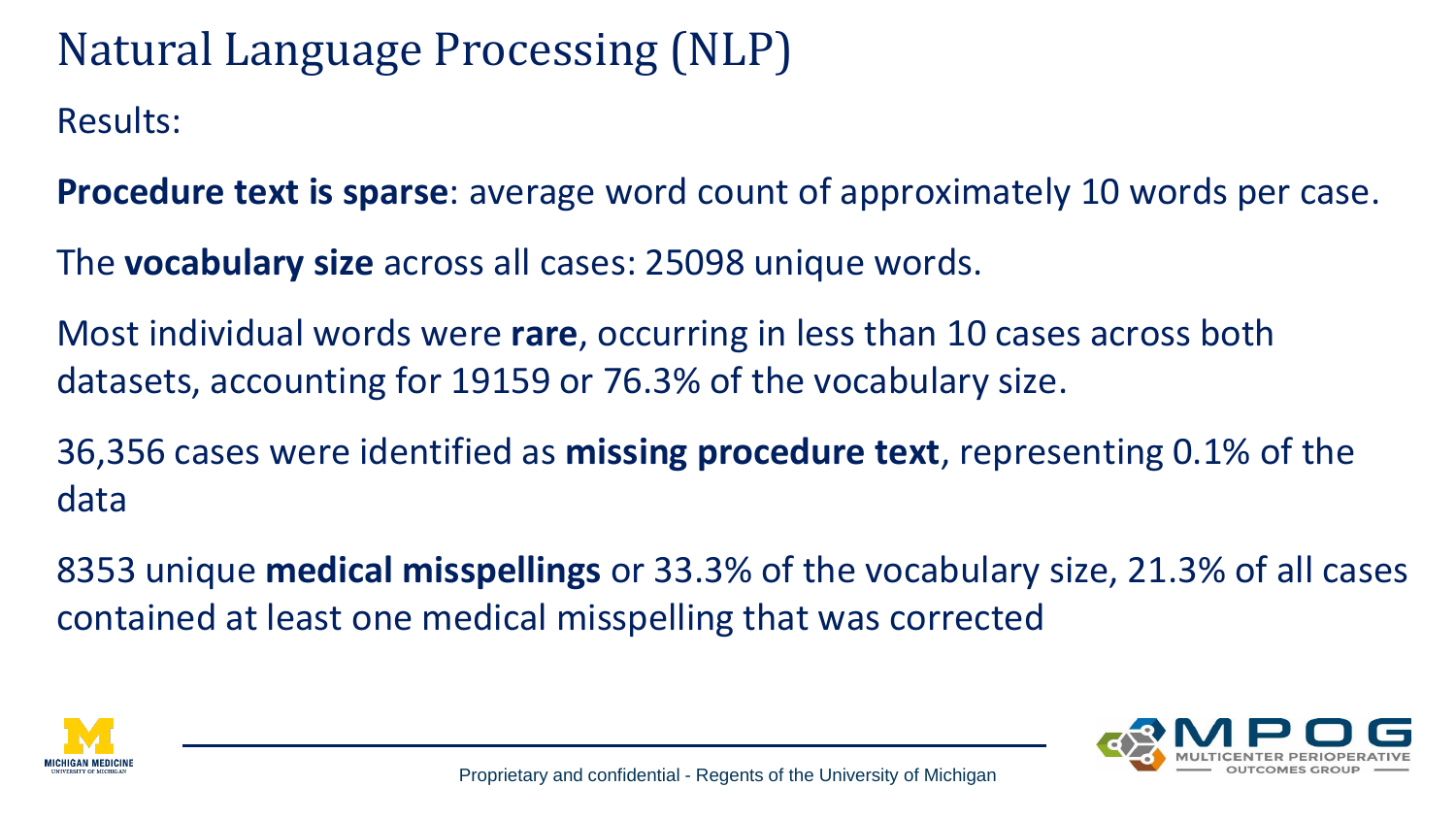# Machine Learning (ML)

Machine learning (ML) is the science of getting computers to act without being explicitly programmed Can be used to find correlations in (large) data that are difficult for humans to ascertain Extremely useful tool in large data analytics





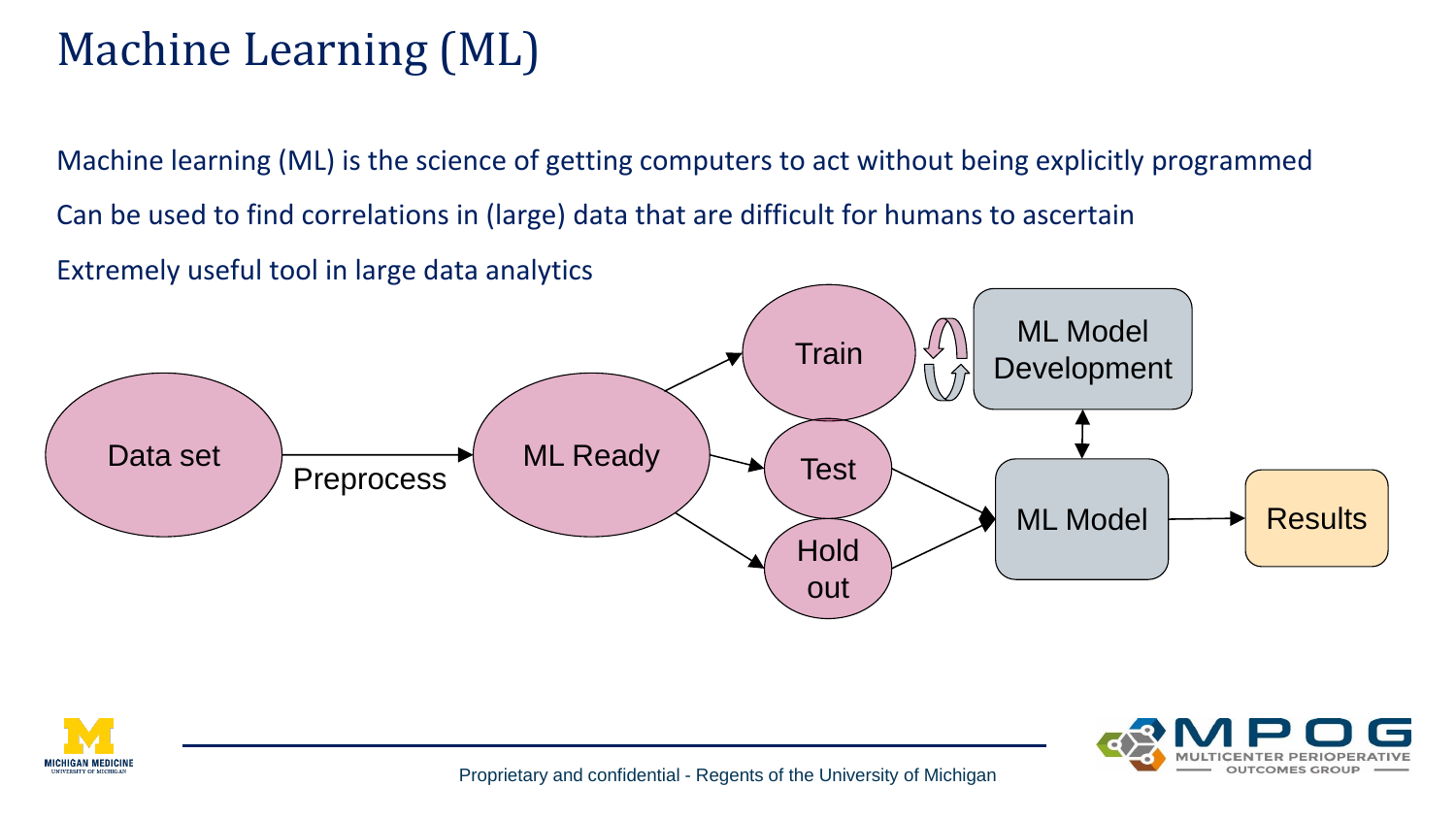## Machine Learning (ML)

Results:

We set out to test several ML models to help determine the correct approach. We created and evaluated **6 unique ML and deep learning models**

### 95.2% accuracy, covering 54.8% of data

| 99.1% cases in the Top 3 | <b>Algorithm (CP)</b> | <b>Accuracy (%)</b> | <b>Total Cases (%)</b> |
|--------------------------|-----------------------|---------------------|------------------------|
|                          | $ML4$ (CP h1)         | 97.1                | 39.3                   |
|                          | $ML4$ (CP $h2$ )      | 96.4                | 47.1                   |
|                          | <b>ML4 (CP h3)</b>    | 95.2                | 54.8                   |



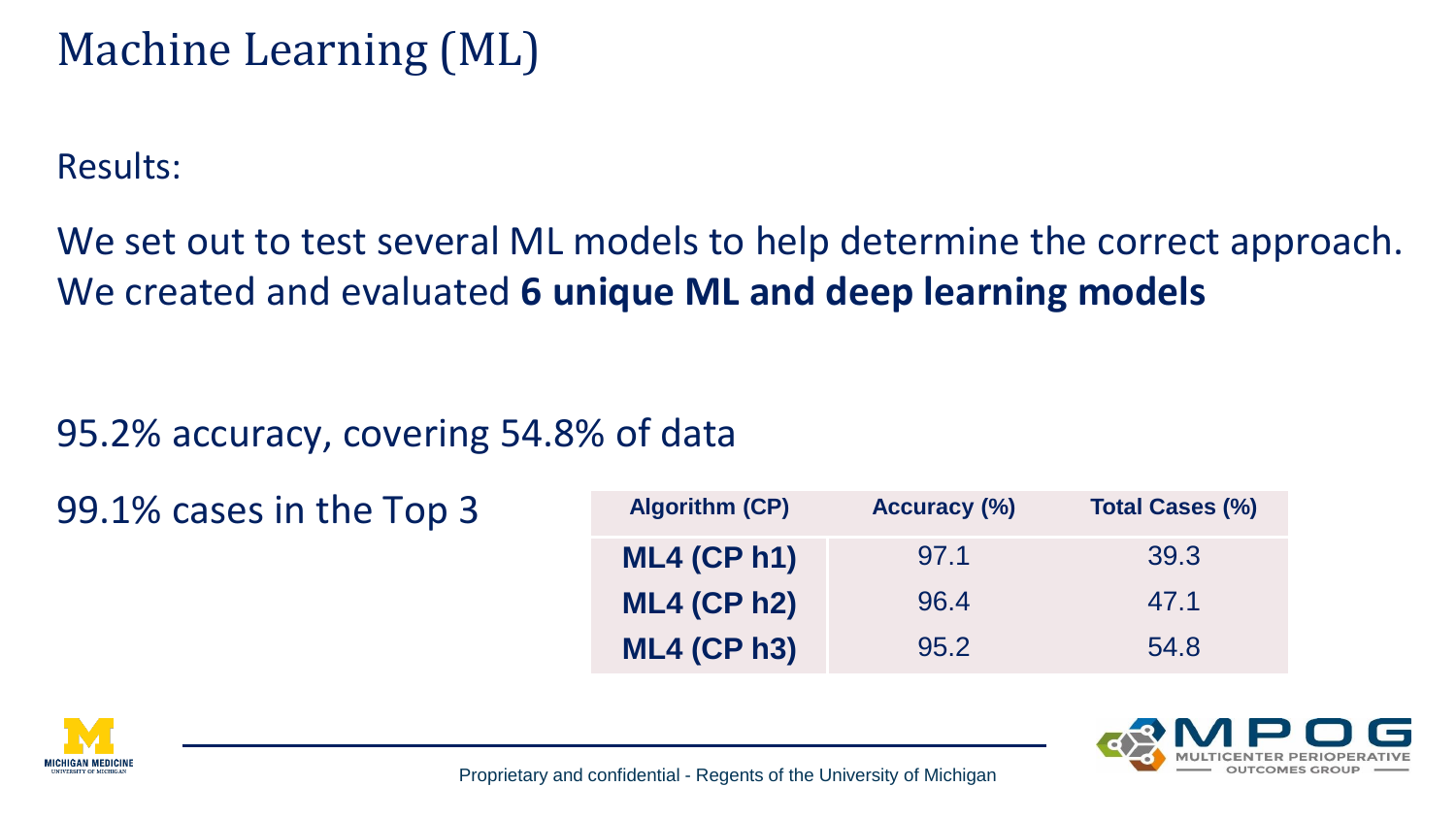## Confidence Parameter







Proprietary and confidential - Regents of the University of Michigan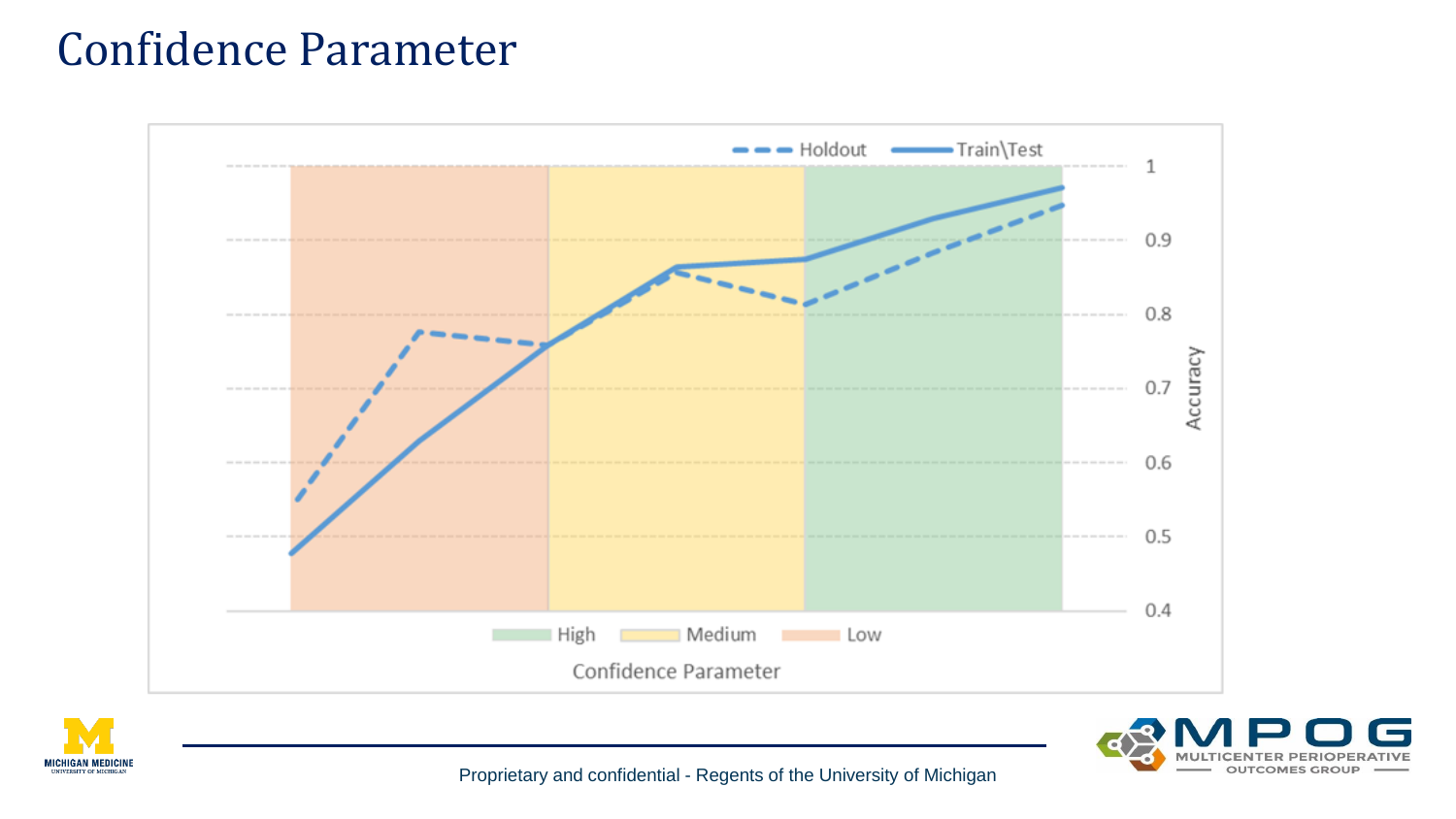## Results – True Holdout Dataset

### Holdout: This institution not included in the original dataset

| <b>Algorithm (CP)</b> | <b>Accuracy (%)</b> | <b>Total Cases (%)</b> | <b>Algorithm (CP)</b> | <b>Accuracy (%)</b> | <b>Total Cases (%)</b> |
|-----------------------|---------------------|------------------------|-----------------------|---------------------|------------------------|
| $ML4$ (CP h1)         | 94.7                | 48.0                   | $ML7$ (CP h1)         | 96.9                | 48.3                   |
| $ML4$ (CP h2)         | 94.1                | 53.6                   | <b>ML7 (CP h2)</b>    | 96.3                | 52.6                   |
| $ML4$ (CP h3)         | 93.1                | 58.0                   | <b>ML7 (CP h3)</b>    | 95.0                | 62.0                   |

ML7 accuracy is 95% while total cases covered is 62.0%

98.6% in the Top 3

The model is generalizable to new data sources



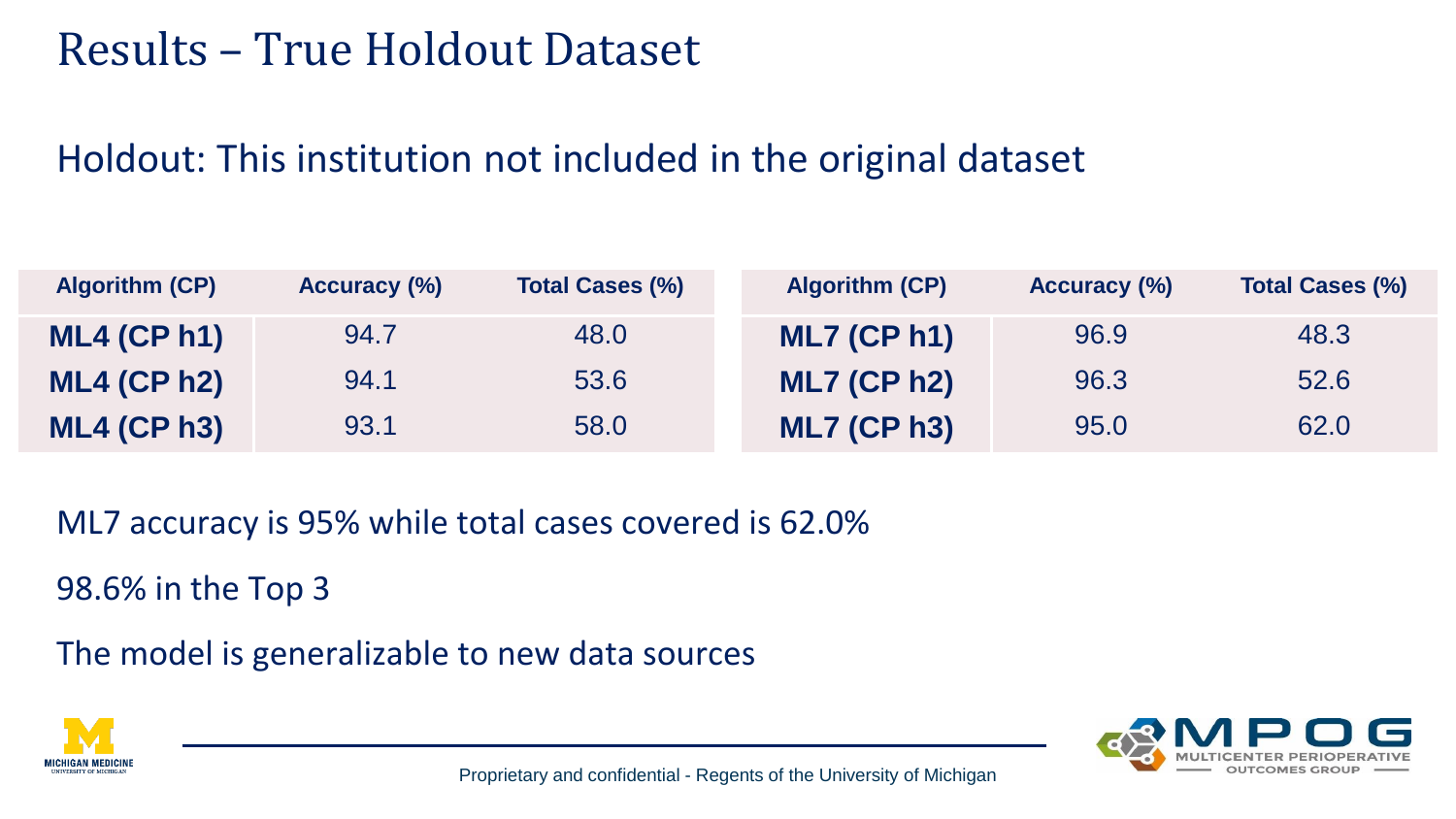### Quality and Research Implementation

- Successfully implemented the CPT prediction tool into research and quality workflows
	- All research projects now have CPT data for existing case data without delay for billing
	- All quality feedback can be conducted as soon as case conclusions

- Both research and quality CPT assignment functions in real time
	- CPT assignment tool can assign **1 million cases in 10 min**
	- Deliver **top 3 and top single choice with tunable (by accuracy) confidence**

• Can this help UM anesthesia billing team?



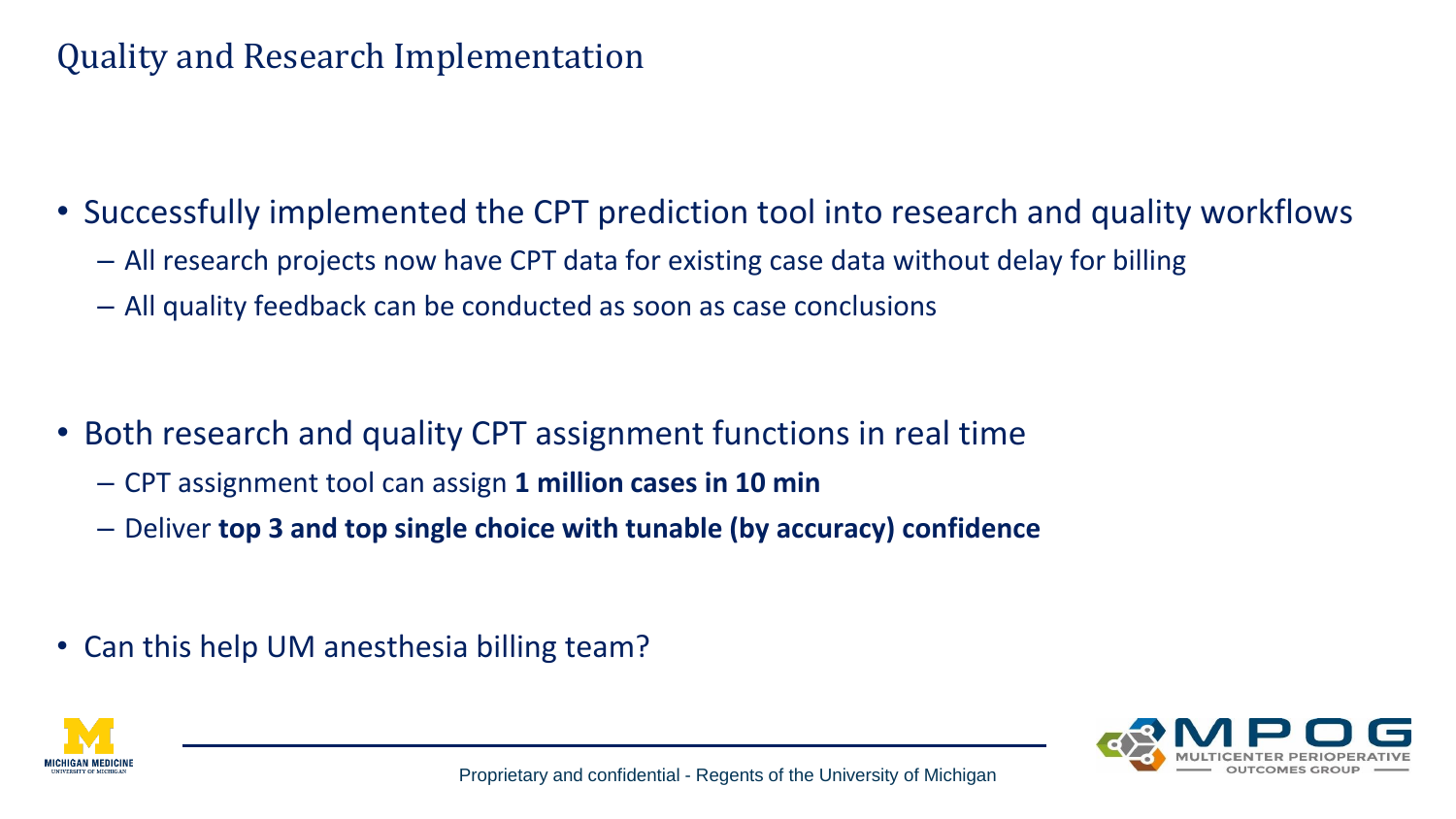### UM Anesthesiology Billing and Reimbursement

Currently working with the anesthesia billing department Auditing: there is a 6-month grace period where institutions can resubmit for reimbursement Internal UM audit:

– **Six CPT internal audit: \$82.5k annual loss in potential revenue**

M1 Data:

–Using only the h1 confidence: 5.4% disagreement (94.6% agreement)

–**Net: -248 (-762) BUV**

M2 Data:

–Using only the h1 confidence: 6.0% disagreement (94.0% agreement)

–**Net: -321 (-740) BUV**



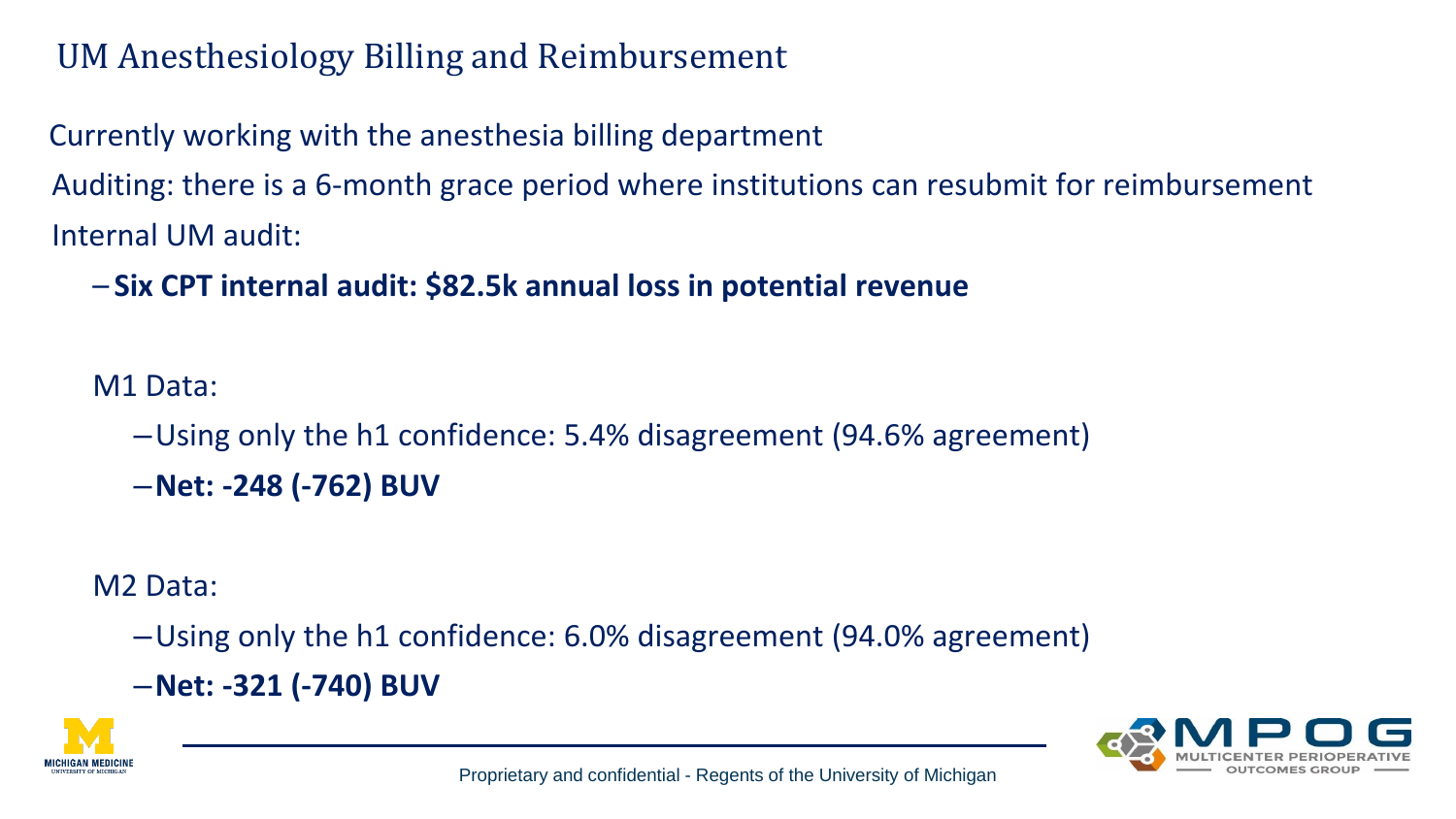#### Testing Interface

| MPOG / ASPIRE Application Suite |                                |                            | mlburns (Mike Burns) Logout                               |
|---------------------------------|--------------------------------|----------------------------|-----------------------------------------------------------|
|                                 | Anesthesia CPT Evaluation      |                            | <b>CONTRESS DESCRIPTION AND MULTICENTER PERIOPERATIVE</b> |
| Change to Advanced View         |                                |                            | Excel / CSV Import                                        |
| Show<br>10                      | $\mathbf{v}$ entries at a time |                            | Search:                                                   |
| La *Case ID                     | If *Procedure Text             |                            | IT Add/Remove                                             |
|                                 |                                | No data available in table |                                                           |
|                                 |                                |                            | ADD                                                       |
| Showing 0 to 0 of 0 entries     |                                |                            | Previous Next                                             |
|                                 |                                | <b>Start Process</b>       |                                                           |
|                                 |                                |                            |                                                           |
|                                 |                                |                            |                                                           |
|                                 |                                |                            |                                                           |
|                                 |                                |                            |                                                           |



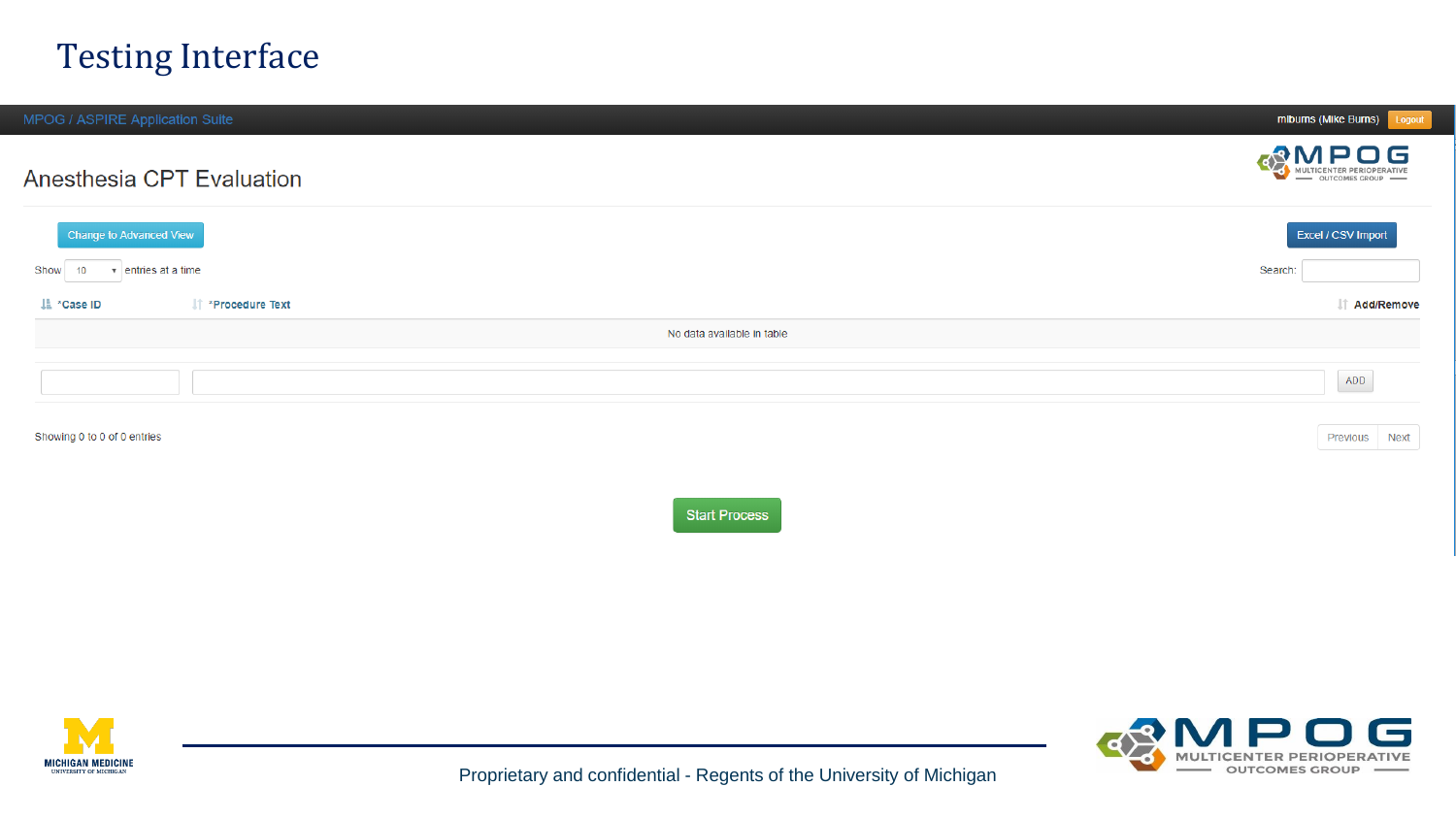#### Testing Interface – Standard View

MPOG / ASPIRE Application Suite

Anesthesia CPT Evaluation

| <b>Change to Advanced View</b> |                                                      |                    |                                          |                      |                 |  |  |  |  |  |
|--------------------------------|------------------------------------------------------|--------------------|------------------------------------------|----------------------|-----------------|--|--|--|--|--|
| Show<br>10                     | Search:<br>$\bullet$ entries at a time<br>$Export -$ |                    |                                          |                      |                 |  |  |  |  |  |
| LE Case ID                     | IT Your Procedure Text                               | $\  \cdot \ $ CPT1 | L† CPT1 Description                      | <b>IT CPT1 Class</b> | It Confidence   |  |  |  |  |  |
| 21                             | Colonoscopy Polypectomy                              | 00810              | Anesthesia for lower intestinal endoscop | Lower_Abdomen        | $\bigodot$ High |  |  |  |  |  |
| 22                             | RIGHT INGUINAL HERNIA REPAIR                         | 00830              | Anesthesia for hernia repairs in lower a | Lower Abdomen        | $\bullet$ Low   |  |  |  |  |  |
| 23                             | <b>REPEAT CESAREAN SECTION</b>                       | 01961              | Anesthesia for cesarean delivery only    | <b>OB</b>            | $\bigcirc$ High |  |  |  |  |  |
| 24                             | ENDO-DUODENOSCOPY (EGD)                              | 00740              | Anesthesia for upper gastrointestinal en | Upper_Abdomen        | $\bigcirc$ High |  |  |  |  |  |
| 25                             | Arthroplasty Hip Total Replacement Anter             | 01214              | Anesthesia for open procedures involving | UpperLeg_noKnee      | $\bigodot$ High |  |  |  |  |  |
| 26                             | ENDOSCOPY; COLONOSCOPY                               | 00810              | Anesthesia for lower intestinal endoscop | Lower_Abdomen        | Medium          |  |  |  |  |  |
| 27                             | SMH TEE                                              | 01922              | Anesthesia for non-invasive imaging or r | Radiology            | $\bigodot$ High |  |  |  |  |  |
| 28                             | Arthroplasty Knee Total Replacement                  | 01402              | Anesthesia for open or surgical arthrosc | Knee_Popilteal       | $\bigcirc$ High |  |  |  |  |  |
| 29                             | RIGHT EXTRACORPOREAL SHOCKWAVE LITHOTRIP             | 00873              | Anesthesia for lithotripsy, extracorpore | Lower_Abdomen        | $\bigcirc$ High |  |  |  |  |  |
| 30                             | LAPIDUS PROCEDURE, Correction of 2nd Toe             | 01480              | Anesthesia for open procedures on bones  | LowerLeg_BelowKnee   | $\bigcirc$ High |  |  |  |  |  |





**OUTCOMES GROUP**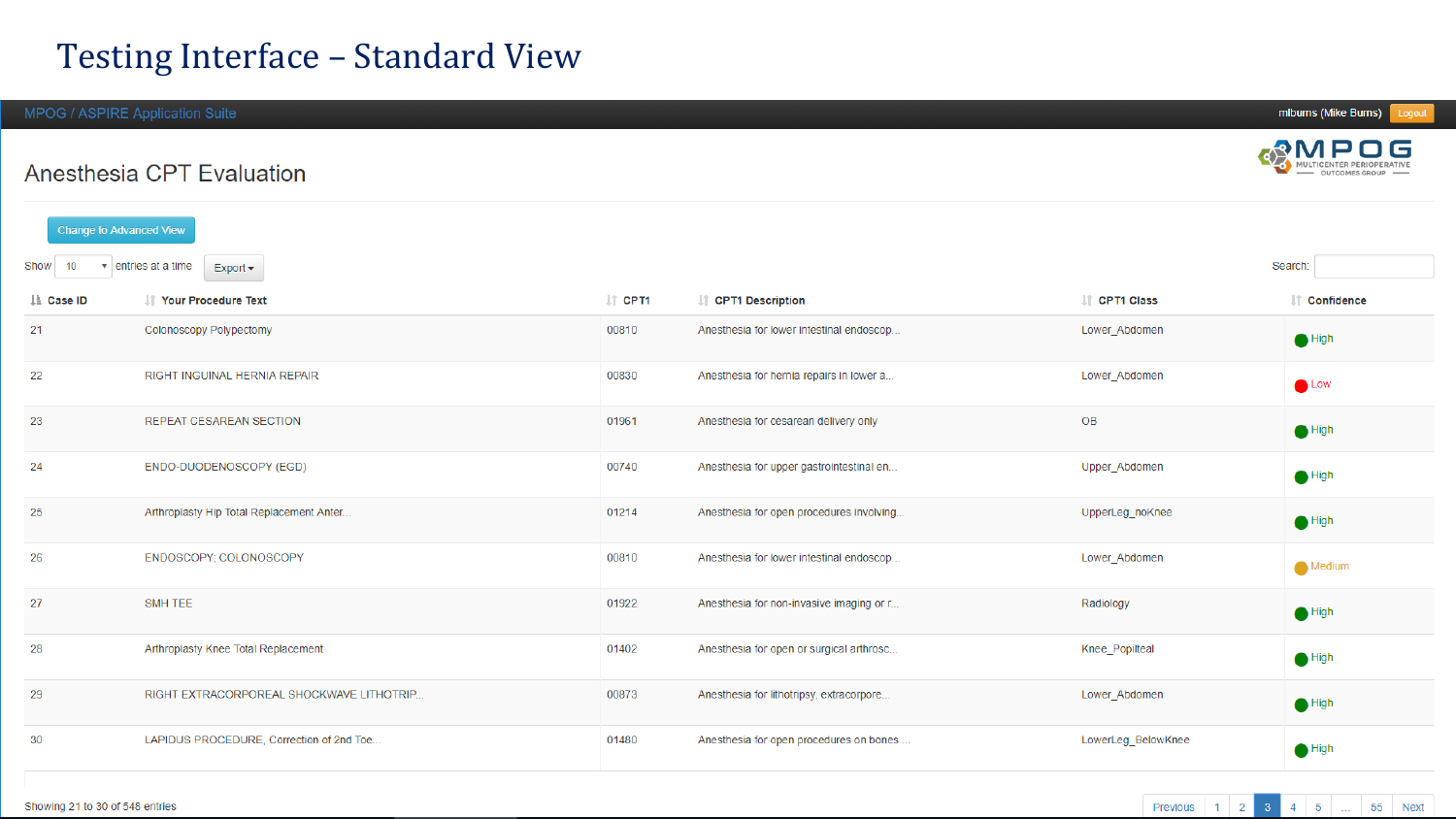#### Testing Interface – Advanced View

| Show          | Change to Standard View<br>10<br>entries at a time<br>٠ | Export -      |                   |       |                                              |                       |            |                                                |                       |            |                                                 | Search:             |               |               |
|---------------|---------------------------------------------------------|---------------|-------------------|-------|----------------------------------------------|-----------------------|------------|------------------------------------------------|-----------------------|------------|-------------------------------------------------|---------------------|---------------|---------------|
| Case<br>IL ID | Your Procedure Text                                     | Your<br>I CPT | CPT<br>Match<br>w |       |                                              | CPT1 CPT1 Description | CPT1 Class |                                                | CPT2 CPT2 Description | CPT2 Class | CPT3                                            | CPT3<br>Description | IT CPT3 Class | Il Confidence |
| 21            | Colonoscopy Polypectomy                                 | 00810         | Yes.1             | 00810 | Anesthesia for lower<br>intestinal endoscop  | Lower Abdomen         | 00740      | Anesthesia for upper<br>gastrointestinal en    | Upper Abdomen         | 00952      | Anesthesia for<br>vaginal procedures<br>(inclu  | Perineum            | High          |               |
| 22            | RIGHT INGUINAL HERNIA<br><b>REPAIR</b>                  | 00830         | Yes.1             | 00830 | Anesthesia for hernia<br>repairs in lower a  | Lower Abdomen         | 00840      | Anesthesia for<br>intraperitoneal<br>procedure | Lower Abdomen         | 00752      | Anesthesia for<br>hernia repairs in<br>upper a  | Upper_Abdomen       | Low           |               |
| 23            | REPEAT CESAREAN<br><b>SECTION</b>                       | 01961         | Yes.1             | 01961 | Anesthesia for<br>cesarean delivery only     | OB                    | 01967      | Neuraxial labor<br>analgesia/anesthesia<br>for | OB                    | 01968      | Anes/analg cs<br>deliver add-on                 | OB                  | High          |               |
| 24            | ENDO-DUODENOSCOPY<br>(EGD)                              | 00740         | Yes.1             | 00740 | Anesthesia for upper<br>gastrointestinal en  | Upper Abdomen         | 00810      | Anesthesia for lower<br>intestinal endoscop    | Lower Abdomen         | 00790      | Anesthesia for<br>intraperitoneal<br>procedure  | Upper_Abdomen       | High          |               |
| 25            | Arthroplasty Hip Total<br>Replacement Anter             | 01214         | Yes, 1            | 01214 | Anesthesia for open<br>procedures involving  | UpperLeg noKnee       | 01402      | Anesthesia for open or<br>surgical arthrosc    | Knee Popilteal        | 01210      | Anesthesia for<br>open procedures<br>involving  | UpperLeg_noKnee     | High          |               |
| 26            | ENDOSCOPY:<br>COLONOSCOPY                               | 00810         | Yes.1             | 00810 | Anesthesia for lower<br>intestinal endoscop  | Lower_Abdomen         | 00740      | Anesthesia for upper<br>gastrointestinal en    | Upper_Abdomen         | 00902      | Anesthesia for:<br>anorectal<br>procedure       | Perineum            | Medium        |               |
| 27            | SMH TEE                                                 | 01922         | Yes:1             | 01922 | Anesthesia for non-<br>invasive imaging or r | Radiology             | 00537      | Anesthesia for cardiac<br>electrophysiologi    | Intrathoracic         | 01926      | Anesthesia for<br>therapeutic<br>interventiona. | Radiology           | High          |               |





Proprietary and confidential - Regents of the University of Michigan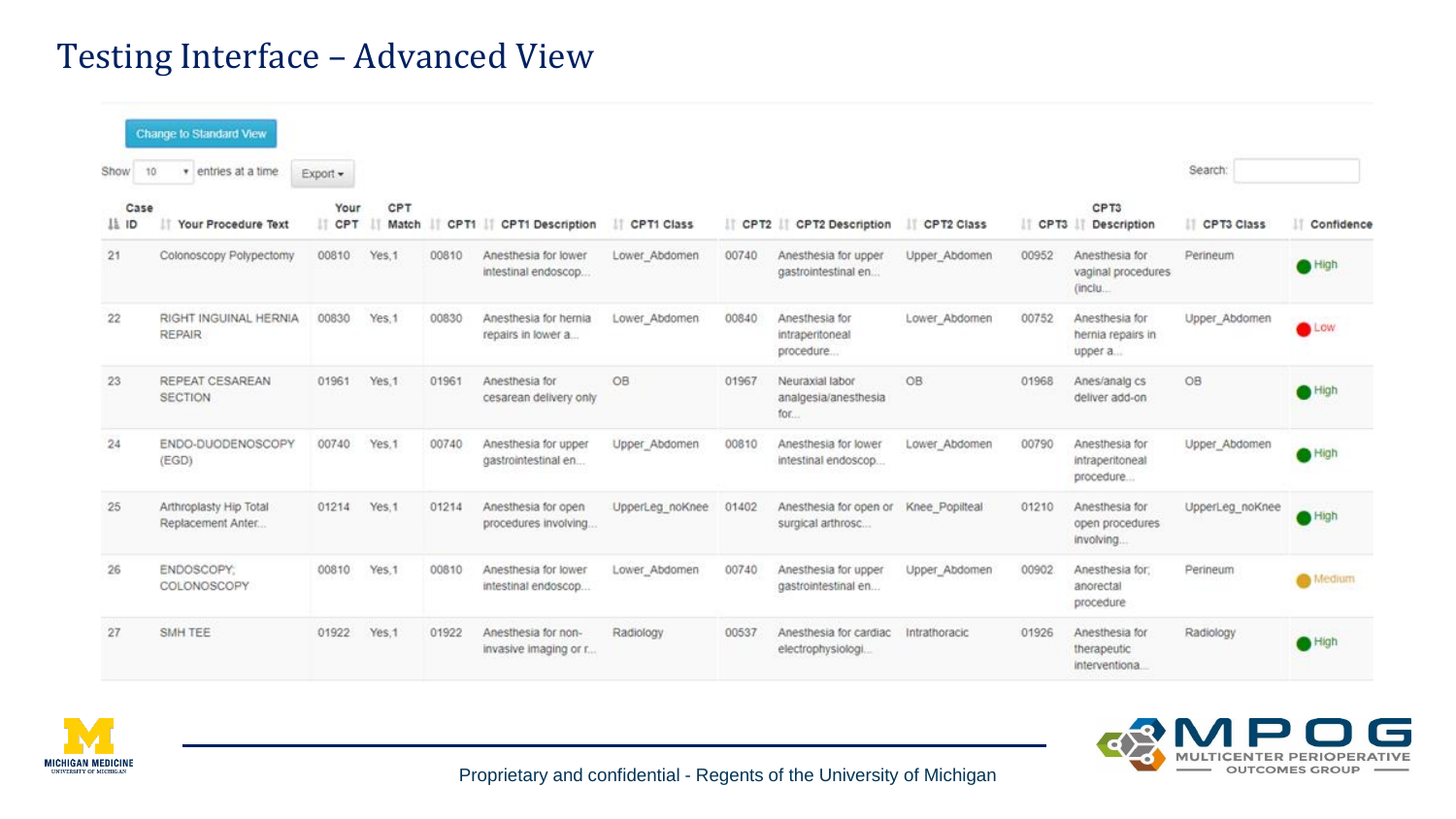| <b>CPT</b> | <b>Model</b> | <b>BUV diff</b> | <b>CPT</b>                                                                                          | <b>Model</b>                                                                                        | <b>Audit</b>                                                                                                   |
|------------|--------------|-----------------|-----------------------------------------------------------------------------------------------------|-----------------------------------------------------------------------------------------------------|----------------------------------------------------------------------------------------------------------------|
| 1922       | 562          | $-13$           | non-invasive imaging or radiation therapy                                                           | chest; with pump oxygenator, age 1 year or<br>older                                                 | heart, pericardial sac, and great vessels of Tricuspid Valve Replacements, Aortic Valve<br><b>Sparing Root</b> |
| 532        | 670          | $-9$            | access to central venous circulation                                                                | spine and spinal cord procedures (eg,<br>spinal instrumentation or vascular<br>procedures)          | Midline Posterior Thoracic Spinal Fusion                                                                       |
| 532        | 866          | $-6$            | access to central venous circulation                                                                | extraperitoneal procedures in lower<br>abdomen, including urinary tract;<br>adrenalectomy           | Adrenalectomy                                                                                                  |
| 630        | 670          | $-5$            | lumbar region; not otherwise specified                                                              | spine and spinal cord procedures (eg,<br>spinal instrumentation or vascular<br>procedures)          | <b>Spinal Fusions</b>                                                                                          |
| 1400       | 1402         | $-3$            | open or surgical arthroscopic procedures<br>on knee joint; not otherwise specified                  | open or surgical arthroscopic procedures<br>on knee joint; total knee arthroplasty                  | <b>Total Knee Arthroplasties</b>                                                                               |
| 400        | 402          | $-2$            | integumentary system on the extremities,<br>anterior trunk and perineum; not otherwise<br>specified | reconstructive procedures on breast (eg,<br>reduction or augmentation mammoplasty,<br>muscle flaps) | <b>Breast Reconstructions</b>                                                                                  |
| 145        | 142          | $+2$            | procedures on eye; vitreoretinal surgery                                                            | procedures on eye; lens surgery                                                                     | Intraocular Lens Implant                                                                                       |
| 140        | 142          | $+2$            | procedures on eye; not otherwise specified                                                          | procedures on eye; lens surgery                                                                     | Phacoemulsification with Intraocular Lens                                                                      |



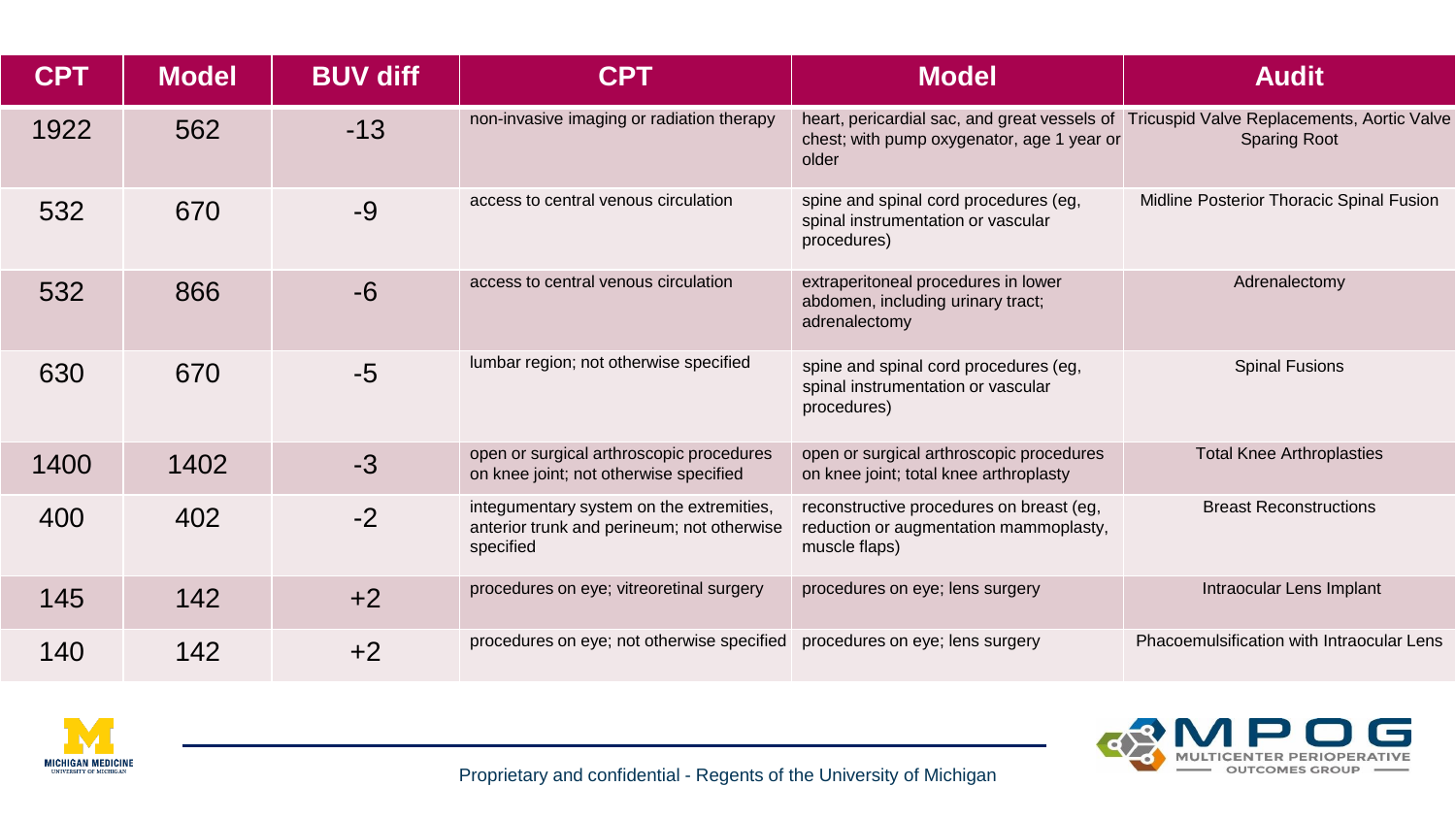### **Conclusions**

### With this project we have:

- Developed an automated real-time anesthesiology CPT assignment tool
- Used for early billing assignment for research and quality improvement projects in MPOG and ASPIRE
- Accuracy >95% accuracy, covering 60% of the data
- 98.6% of cases in the Top 3 CPTs
- Generalizable model that could be applied to any process using large datasets with text for coding applications

### Next Steps:

- Expand methods to additional codes (anesthesia and surgical CPT, ICD 9/10)
- Create a specific interface for auditing as well as an integration into billing workflow